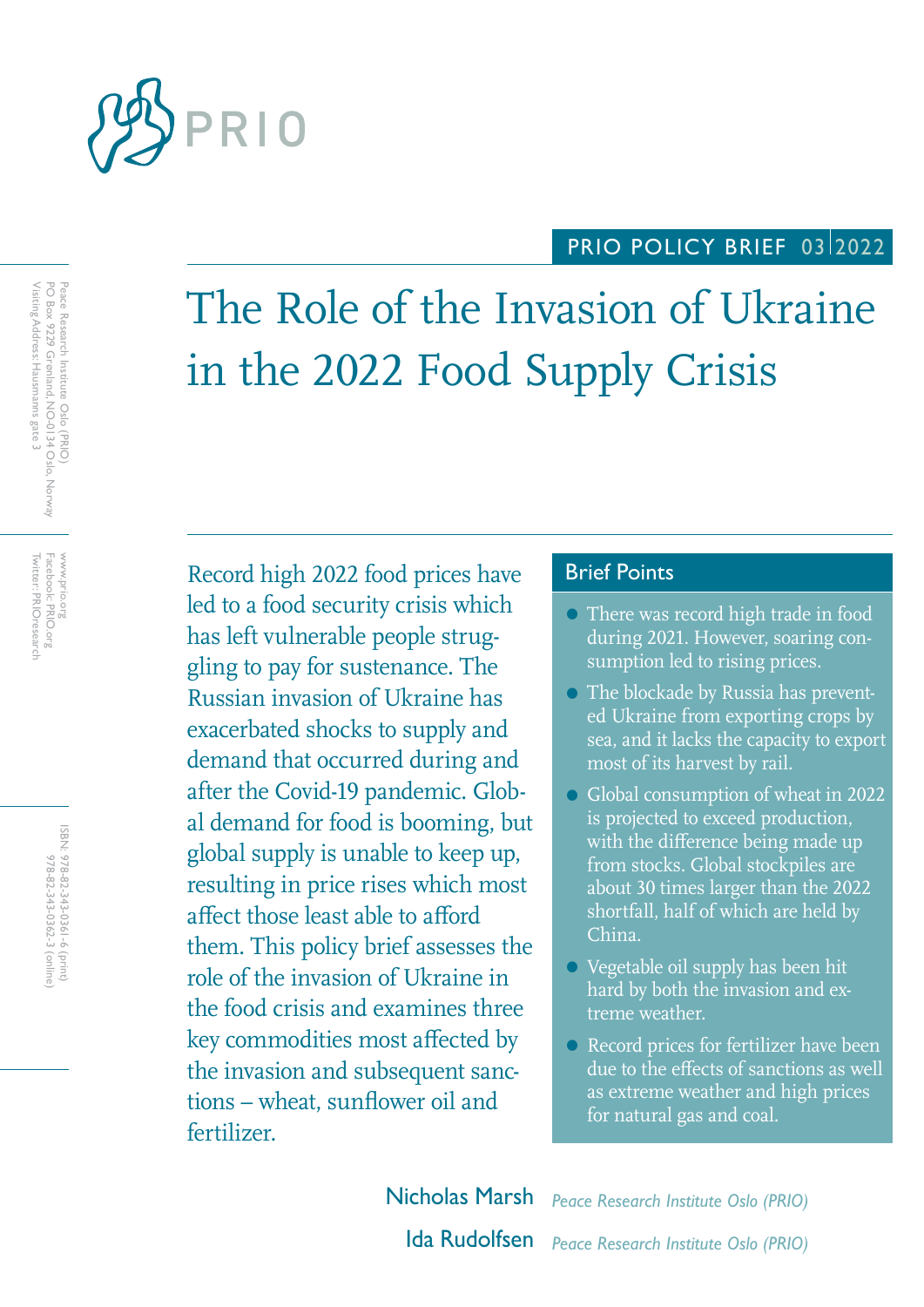#### **Decreased Agricultural Production and Exports from Ukraine**

Russia's invasion of Ukraine has led to a loss of agricultural production. Approximately 40 per cent of Ukraine's 2021 harvest of winter wheat was located in provinces affected by the fighting in spring 2022, which affected planted areas in the south and east of the country. Spring planted wheat has a different distribution and about 28 per cent of 2021 production was located in provinces where fighting has taken place during 2022. Many areas of some of these provinces are, in June 2022, still occupied by Russian troops. In areas that aren't currently occupied, the fighting has caused the death, injury or displacement of people who worked on the land, the destruction of buildings and agricultural equipment, and interruption of supplies of electricity and water. The presence of mines and explosive remnants of war prevents access to the fields, as do the risks of being targeted by Russian air or artillery strikes, and the destruction of roads and bridges. Indirect effects of the invasion include shortages of fuel, crop protection products and fertilizers.

Official Ukrainian statistics and estimates published on 20 May 2022 indicate that the area of land planted with spring crops would be about 25 per cent lower than pre-war forecasts, with the planted area of spring wheat being 90% of the 2021 level, but sunflower being only 60 per cent. In the war-affected regions of Chernihiv, Sumy and Kyiv it was estimated that 60–70 per cent of the pre-war forecasted land area would be planted with spring crops, whereas in the

Luhansk, Donetsk, Zaporizhzhya, Mykolaiv and Kherson regions, which were more affected by fighting, only 30–40 per cent would be planted. These government assessments are in accord with an independent analysis of satellite images which suggests that production of spring planted wheat would be 23 per cent below the average of the previous five years.

In May 2022, it was reported that nearly 25 million tonnes of grain and 4 million tonnes of sunflower seed stocks were stuck in Ukraine. This is due to the Russian blockade or capture of Ukrainian ports on the Black Sea and a lack of capacity in infrastructure needed to export grain via road, rail or ports on the Danube river. Prior to Russia's invasion, over 90 per cent of Ukraine's commodity exports were transported by sea. Ukraine has attempted to increase exports by rail, road and river, but these means of transport lack the capacity to replace exports via seaports. During February 2022 (prior to the invasion), Ukraine exported about five million tonnes of grain. Official statistics state that, in April 2022, 921,000 tonnes were transported out of Ukraine, almost all by rail, which constitutes less than a fifth of the February 2022 total.

Ukraine's railway infrastructure has been damaged by the fighting and by deliberate Russian air strikes. Another bottleneck occurs at Ukraine's borders, as its railways use a different gauge than its neighbours to the west. Cargoes have to be unloaded and reloaded into new wagons, or wagons need to be fitted with new wheels. Road transport also lacks

sufficient capacity. One specific problem is that military mobilization has left a shortage of Ukrainian drivers and trucks. Prior to the war, about one third of Ukrainian exports of grain were to the European Union. Germany, Lithuania and Poland have stated that they wish to develop infrastructure for Ukraine to export grain by rail.

The Ukrainian Ministry for Food and Agrarian Policy has stated that it is attempting to increase exports to 1.5 million tonnes per month. Even if that were possible, total exports would only be a third of their pre-war total, and exports to markets beyond Europe would likely be far fewer. Exports are also much more vulnerable to Russian military strikes than production. There are only a handful of land crossings and rail lines with the capacity to handle such large quantities of bulk cargo. Russia has attacked bridges and other parts of the rail infrastructure, and continued attacks upon Ukraine's economy may further affect exports.

#### **The Role of Russia's Invasion of Ukraine in Global Food Insecurity**

#### *Background: Supply pressure as the world emerged from the Covid-19 pandemic*

Food price indexes published by the Food and Agriculture Organization of the United Nations (FAO) and the World Bank show that, after adjusting for inflation, global food prices in the first four months of 2022 were at higher levels than annual averages seen since data



Figure 1: Real global wheat prices per tonne. Source: Authors' analysis of commodity prices collated by the World Bank expressed as 2021 prices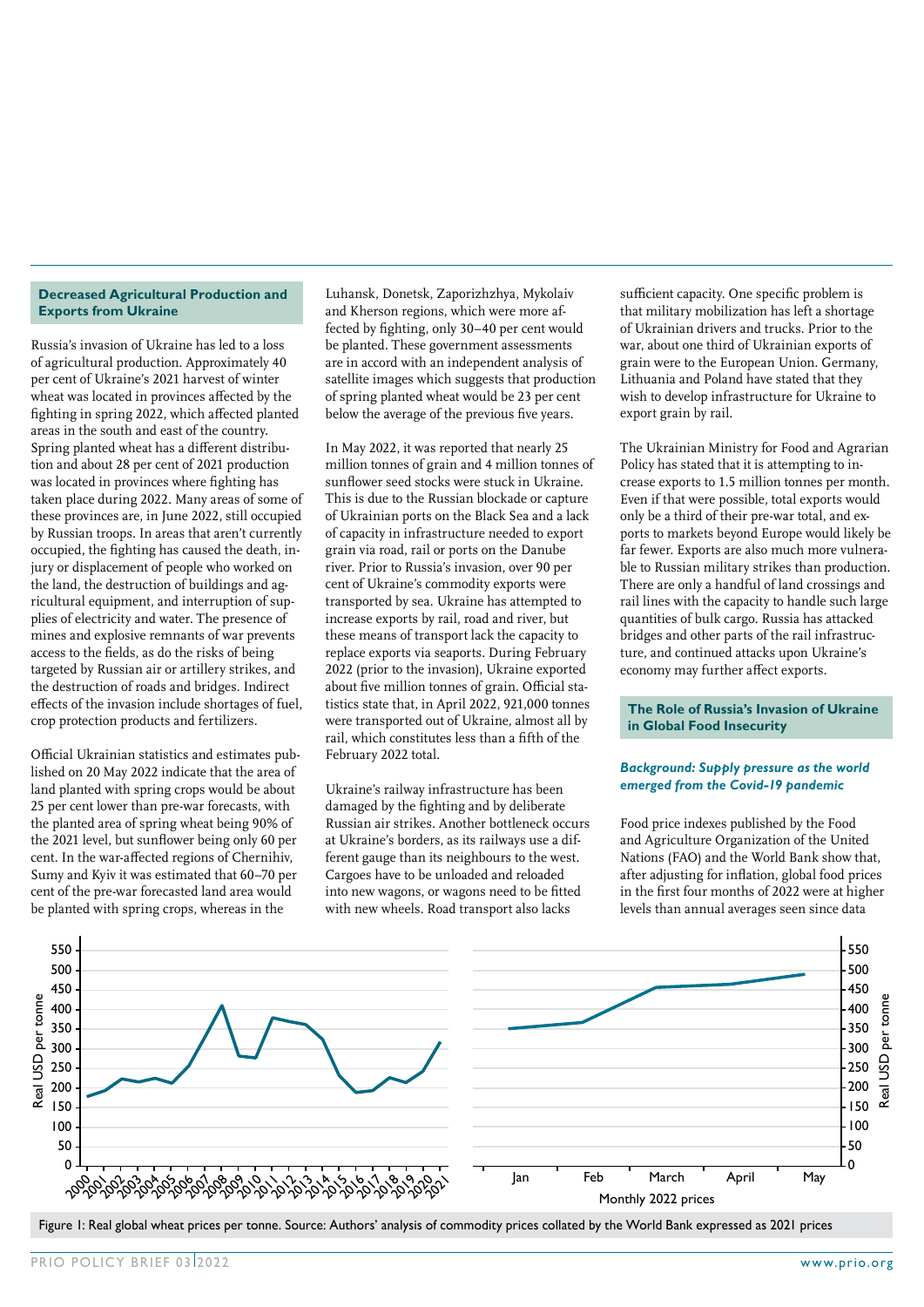



collection started in 1960. The 2022 food supply crisis has its origins in the Covid-19 pandemic, which led to volatile production and consumption across the global economy. The pandemic had a negative effect upon global consumption during 2020, but global GDP rebounded in 2021 and 2022. In early 2022 the United Nations Conference on Trade and Development (UNCTAD) noted that in 2021 global trade was at record levels, including the trade in food and agricultural products which was 30 per cent higher in the last three months of 2021 compared to the equivalent period prior to the pandemic in 2019. The fundamental problem facing food supplies is that global demand for food and many other products has rebounded and is booming, but global supply is unable to keep up, resulting in shortages and subsequent price rises which most affect those least able to afford them.

High food prices are partly due to trade factors. The increase in the volume of trade was accompanied by significantly higher shipping prices, which in turn had an effect on the price of food and fertilizer (along with many other goods). One response to higher domestic prices for food and fertilizer is for some countries to impose export restrictions (for example, bans, quotas, export tariffs, or export licenses). As of 6 June 2022, twenty-four states had active restrictions on food exports, and six had restrictions on fertilizer exports. Food insecurity among the most vulnerable has been exacerbated by droughts in regions such as the Sahel, Horn of Africa and South Asia, extreme weather which may be caused by climate change.

The remainder of this section looks in detail at global trade in wheat, vegetable oil and fertilizer. It assesses the role of Russia's invasion of Ukraine and subsequent sanctions in explaining the current high prices.

#### *Global trade in wheat*

Figure 1 shows that 2022 wheat prices are at record high levels. The FAO's index for cereals similarly shows that prices paid during April– May 2022 are higher than in any year since 2004 (the first year of the index).

In 2020, Ukraine accounted for 9 per cent of global wheat exports, and Russia for 19.5 per cent. Data on global wheat production and trade compiled by the International Grains Council (IGC) and US Department of Agriculture (USDA) show that global wheat consumption has exceeded, or is expected to exceed, production during the three growing seasons of 2020/2021, 2021/2022 and 2022/2023. These periods of a shortfall in production feature high prices, with the gap being covered by the release of wheat from stocks. In addition, the USDA predicts that during the 2021/2022 season production of rice and corn will also be lower than consumption (though the IGC is more optimistic and predicts that total production of grains will be almost equal to consumption). Both estimates point to a lack of surplus production of other grains that could be substituted for wheat.

Nevertheless, it is important to note that both the USDA and IGC estimate that 2022 will

feature the highest level of wheat production ever recorded, and the second highest level of exports (eclipsed only by 2021). The USDA similarly estimates that total global supply (a combination of domestic production, stocks and imports) in 2022 will be the second highest year on record, second only to 2021. These estimates were produced after the invasion and take into account its effects. Furthermore, the estimates of the shortfall between global production and consumption for the 2021/2022 season are 9 million tonnes (USDA) or 8.1 million tonnes (IGC). These shortfalls are a small proportion of global estimated wheat stocks at the start of the 2021/2022 season, which are 291.2 million tonnes (USDA) or 278.5 million tonnes (IGC). China has almost half of those stocks, and the ten largest holders of wheat stocks control 83 per cent of the global total (see Figure 2).

#### *Global trade in sunflower oil and vegetable oil*

Data collected by the World Bank shows that between June 2020 and April 2022 global prices for sunflower oil almost tripled. Using a slightly different timeframe, the FAO's price index shows that global vegetable oil prices increased by 2.75 times from their average during 2019 to the price reported in May 2021, and by that month vegetable oil prices were at their highest level since the index began in 2004.

Similar to wheat, the war in Ukraine has exacerbated pre-existing supply problems with sunflower and vegetable oil. In 2020, Ukraine accounted for 39.2 per cent of global sunflower seed oil, and this trade has been profoundly disrupted by the Russian blockade of Ukraine's ports. Consumers can often substitute between different vegetable oils, and during the 2020/2021 season, sunflower oil comprised just nine per cent of the global market in vegetable oils (other oils being palm oil, soybean oil and rapeseed oil). Supply problems have affected palm oil, globally the most widely used, as the Covid-19 pandemic led to a drop in migrant labour on plantations across Southeast Asia. Extreme heatwaves and droughts have cut production of rapeseed oil in North America and soybean oil in South America. Combined, soaring demand and these production shortfalls have led to record prices.